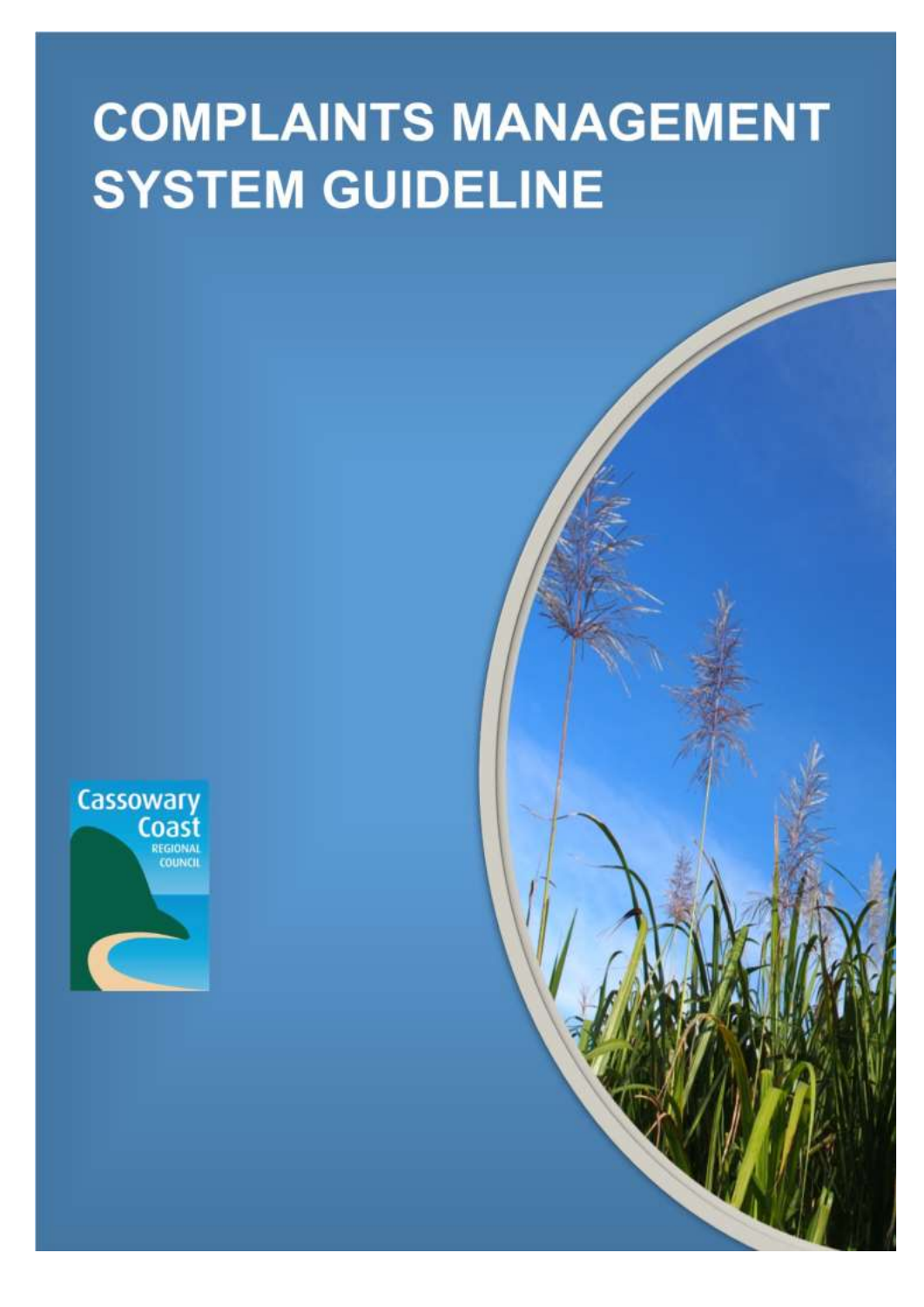# **INTRODUCTION**

This guideline outlines the process by which Council receives, manages and responds to administrative action complaints.

Administrative action complaints encompass all complaints made to Council about administrative actions of Council.

This model of operation will assist Council to resolve matters in an efficient manner and at the local level where possible. Monitoring complaints in this way will also allow Council to follow trends, identify opportunities and operate in a continual business improvement environment.

# **DEFINITIONS**

Unless otherwise stated, references to 'Council' in this guideline refer to the administrative arm of Cassowary Coast Regional Council, not the elected body.

A *Complaint* is an expression of dissatisfaction, orally or in writing, about the service, decisions or actions of the Council or its staff. An enquiry or service request is not a complaint unless the person making the enquiry or service request specifies that they wish to make a complaint or a previous service request (CRs) have had no or little response over an extended period of time.

*Administrative action complaint* – is a complaint made about an administrative action of Council, which includes operational decisions, actions, proposals and intentions as well as operational recommendations made by Council Officers. This also includes failure to make a decision or take an action about a matter, or failure to provide a written statement for a decision.

*Affected person* – a person who is apparently directly affected by an administrative action of Council.

*Appropriately authorised Council officer* – a Council officer who has the authority to make a determination regarding the outcome of a complaint. The authorised officer will always be at a level higher than the subjects of the complaint. In the case of a complaint against the CEO, the matter will be managed by the Mayor.

*Complainant* – a person or organisation who makes a complaint or expression of dissatisfaction.

*Complaints Officer* – a specific role within Council for an experienced and appropriately qualified person who is responsible for coordinating and reporting in relation to Council's complaint management process. This position is typically located within the Governance program of Council.

*Council officer* – includes a permanent, temporary, casual or contract member of Council's staff.

*Customer* – a person or organisation that uses Council's products or services.

*Human Rights* - see the *Human Rights Act 2019* and available information at <https://www.forgov.qld.gov.au/humanrights> for the types of complaints that are applicable under this legislation.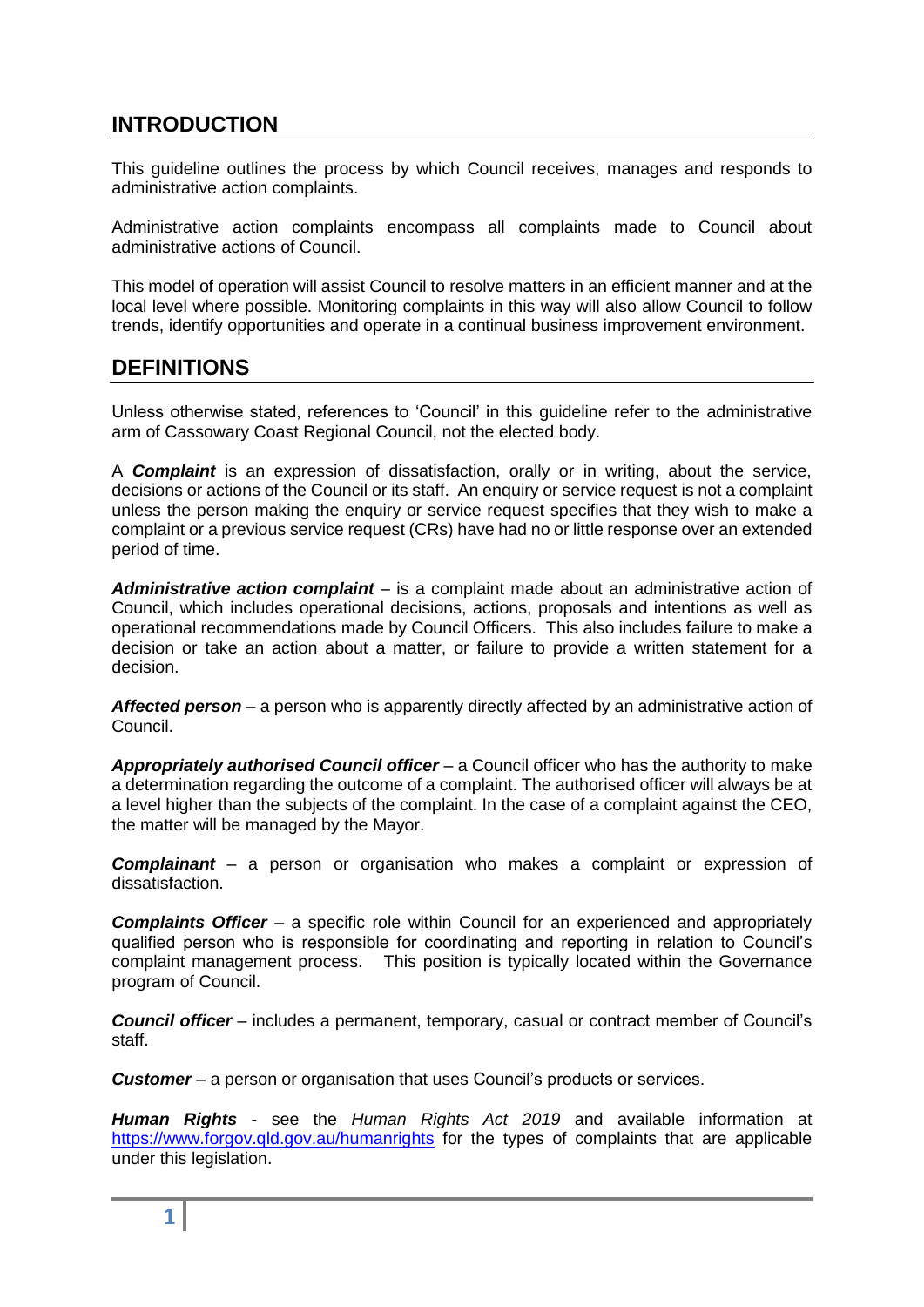*Natural justice* – a set of principles to ensure fair and just decision making, including a fair hearing, an absence of bias, decisions based on evidence, and the proper examination of all issues.

**Penalty Infringement Notice (PIN)** - A penalty unit is the basis for determining the penalty value associated with offences under Queensland state laws, local government laws and Penalty Infringement Notices (PINs) issued under these laws.

# **PROCEDURE**

There are six steps required in the management of administrative action complaints—



# **1. Receive**

### *Lodging a complaint*

Customers may make an administrative action complaint in any of the following ways:-

- telephone Council's Customer Service Team on 1300 763 903 or (07) 4030 2222
- send an email to [enquiries@ccrc.qld.gov.au](mailto:enquiries@ccrc.qld.gov.au) ;
- visit one of our two Council offices:
	- o 70 Rankin Street, Innisfail
	- o 38-40 Bryant Street, Tully
- write to Council at PO Box 887, Innisfail, Qld 4860
- go online to Website [www.cassowarycoast.qld.gov.au](http://www.cassowarycoast.qld.gov.au/) ('Our Council' 'Making a Complaint')

The officer receiving or recording the complaint on behalf of a complainant should, where possible, obtain at least the following details:

- name and contact details of the complainant
- basic details of their complaint (when, where, what and who it involves)
- their desired outcome
- 

### *Assistance*

-

Council will ensure administrative action complaints are received with sensitivity and take into account any special needs of the complainant, such as interpreter services, hearing or vision impairment, illiteracy etc.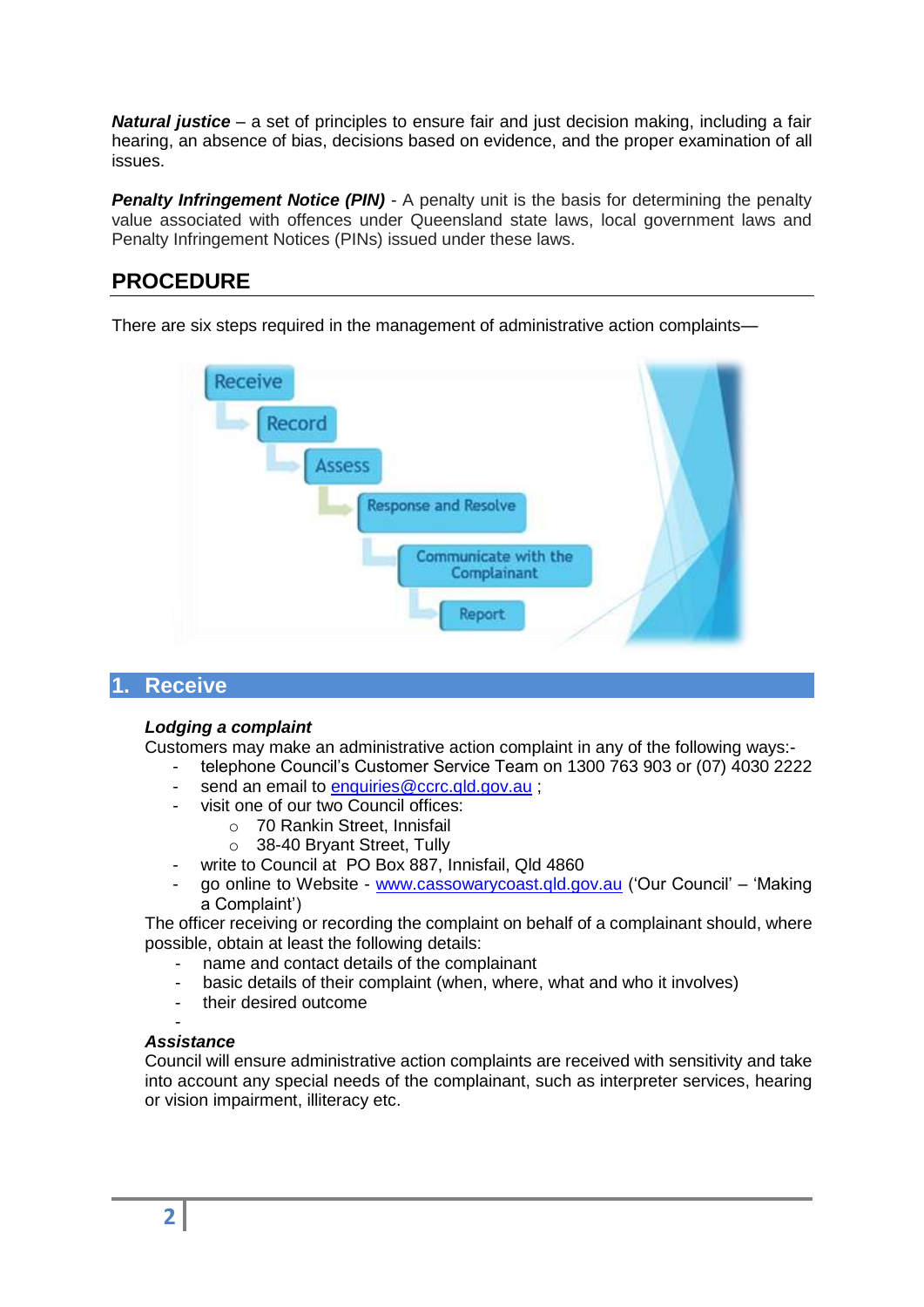#### *Anonymous complaints*

Council will accept anonymous administrative action complaints and Council officers will advise the complainant that information such as the complainant's name and contact details will assist Council to deal with their complaint effectively. Without appropriate contact information of the complainant, it will only be possible for Council to advise the Complainant as to Councils process in addressing the matter, not the outcome.

#### *Penalty Infringement Notices (PINs)*

Requests for a review of parking fines and other PIN notices will be responded to before the matter is lodged with the State Penalties Enforcement Registry (normally 30 days after the PIN is issued).

To streamline the review of the administrative action complaint as it relates to PINs Council will dispose with other normal internal review processes where possible, given that the complainant may elect to have the matter heard by the Magistrate's court if they are dissatisfied with the decision of the Council about their complaint.

However, where a complainant raises concerns regarding the process used in issuing a PIN, it may be sound practice to offer an internal review. This provides an option to resolve the matter quickly, rather than through the Magistrates Court.

# **2. Record**

Council officers who receive information that *may* constitute a complaint, will refer the information to the Complaints Officer for review, advice and where appropriate, referral. The Complaints Officer will take responsibility for the coordination of the complaint handling process from receipt to conclusion if the complaint is deemed to be an Administrative Action Complaint.

Such action will include but not limited to recording the information, assignment of appropriate investigating officer, seeking comment and feedback from other officers, advice and updates to complainant, assignment of appropriate priority level and preparation of determination of complaint, ie Statement of Reasons.

It is essential that every action and decision made regarding the complaint investigation is recorded in the iCasework Complaints System. This will ensure access to all relevant complaint information is maintained and available if required in the future. Particularly necessary when called upon to address requests for internal and external complaint reviews of previous complaints.

Each Case file, once complete is also recorded in Council's Records Management System and is accessible to authorised officers only as required.

A record will be kept of all contact with the Complainant including acknowledging receipt of the complaint by email letter generated from the complaints system directly. This to occur within three (3) business days from receipt of complaint, with the final determination letter, also generated from the complaints system, to be provided within twenty-five (25) business days from receipt of the complaint.

Any requirements for an extension of time, must also be communicated in writing to the complainant. Every action, request and receipt of information is automatically recorded within the complaints system.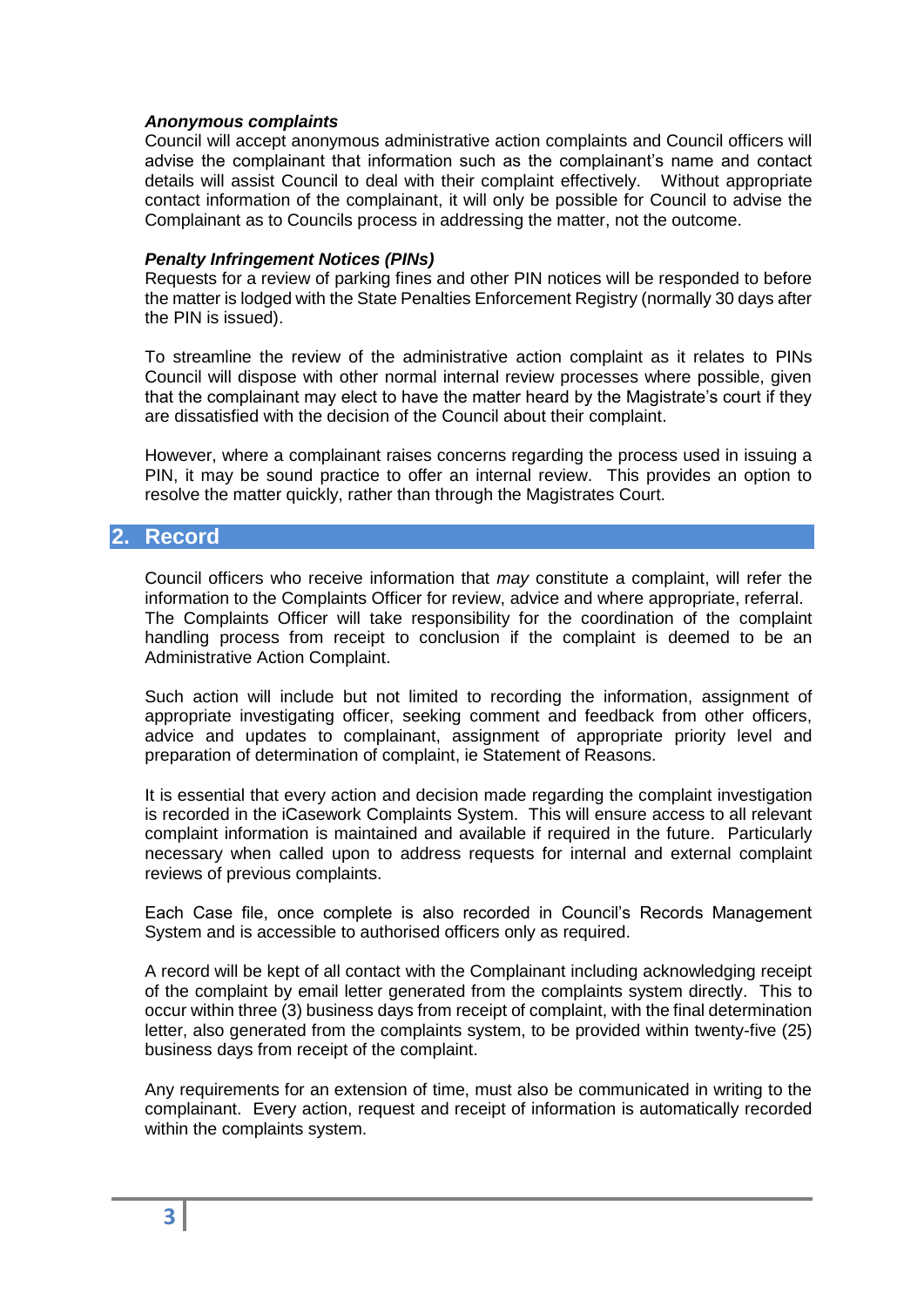Each complaint case file has a full recorded audited tracking system which will show who has viewed a case, edited a case file and made a comment, received a request for information and the time and date etc.

# **3. Assess**

The Complaints Officer will coordinate the collection of sufficient information about a complaint so that an assessment of the matter may be made. This may occur in consultation with the Director and/or Manager of the relevant area where the matter is deemed complex, unless there is a specific reason why such consultation cannot occur (such as when the complaint may involve those people).

Information obtained at this stage should include:

- The specifics of the complaint (who, what, when)
- The Complainant's desired outcome
- Any other information that may assist in determining an appropriate response

Consideration should always be given to contacting the Complainant, preferably by telephone, to seek further clarity about the particulars of their complaint and their desired outcome if there is any doubt.

*Matters involving suspected official misconduct should be referred immediately to the Chief Executive Officer without any further action being taken. If however, the complaint is about suspected corrupt conduct, the matter should be referred to the Crime and Corruption Commission.*

*Don't make false complaints – You may be prosecuted under the Crime and Corruption Act 2001 if you make a complaint or provide information to the CCC recklessly or knowing it to be untrue. Such complaints are serious because they waste public resources and unfairly damage reputations.*

The complainants human rights should also be considered at this time, rights protected under the *Human Rights Act 2019* are:-

- Recognition and equality before the law
- **Right to life**
- Protection from torture and cruel, inhuman or degrading treatment
- Freedom from forced work
- Freedom of movement
- Freedom of thought, conscience, religion and belief
- Freedom of expression
- Peaceful assembly and freedom of association
- Taking part in public life
- Property rights
- Privacy and reputation
- Protection of families and children
- Cultural rights—generally
- Cultural rights—Aboriginal peoples and Torres Strait Islander peoples
- Right to liberty and security of person
- Humane treatment when deprived of liberty
- Fair hearing
- Rights in criminal proceedings
- Children in the criminal process
- Right not to be tried or punished more than once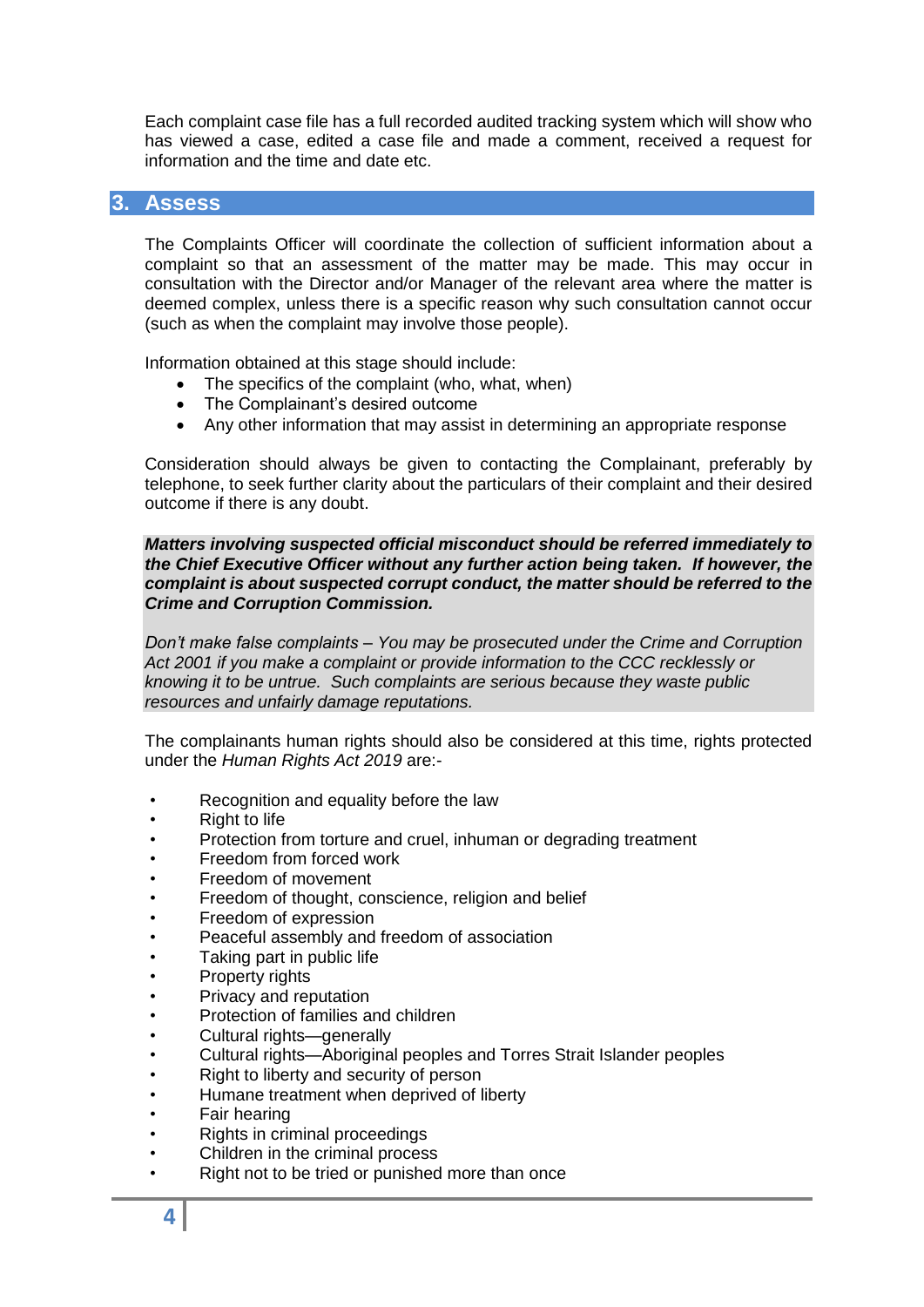- Retrospective criminal laws
- Right to education
- Right to health services

A person (including internal employees) who believes their human rights have been breached should complain first to the Council.

If the person is not satisfied with the response after 45 business days, the person can complain to the Queensland Human Rights Commission

Once sufficient information has been obtained, the relevant Director and/or Manager, with the assistance of the Complaints Officer (and any other person deemed necessary), should assess whether the matter is a genuine complaint on review of the facts and if it is, the matter should proceed through the Administrative Complaints system.

The following assessment criteria may assist Council officers to determine the type of complaint and the best process to use to resolve the matter.

## *Is the matter a complaint?*

The matter is not a complaint if it relates to—

- a request for information about Council services, policies or procedures
- a request for service or action to be taken in relation to a service or product provided by Council, such as branches trimmed on a footpath tree or a rubbish bin fixed
- a report of damaged or faulty infrastructure or hazards, such as potholes or fallen branches
- a suggestion for a proposed service or product improvement, such as additional kerbside cleanup events
- an enquiry or request for clarification or more information, such as a question about the environment levy on a rates bill
- a follow up or further request for service that has not been completed by Council but is still within the timeframe advised to the customer, such as the customer was told their rubbish bin would be collected within three days and the customer contacted Council again within one day.
- a petition to Council about a particular matter
- a matter that is outside of Council's jurisdiction (e.g. it is a State or Commonwealth Government issue)

### *Is the person an affected person?*

Determine whether the person is sufficiently directly affected by the matter, rather than having only an intellectual or emotional interest in the subject.

Even if a complainant is not deemed to be an affected person, consideration should be given to factors that may still warrant the matter being treated as a complaint, such as the impact of the issue on the Community and/or Council.

### *What type of complaint is being made?*

The following table outlines some complaint types and suggested referral or action for resolution. Some complaints may not need to be referred on for resolution but may be dealt with immediately by the relevant Council business unit, with the assistance of the Complaints Officer. Some types of complaints will be referred to other areas of Council for resolution, depending on the nature of the complaint.

The following is a guide to the different types of complaints and the suggested actions to be taken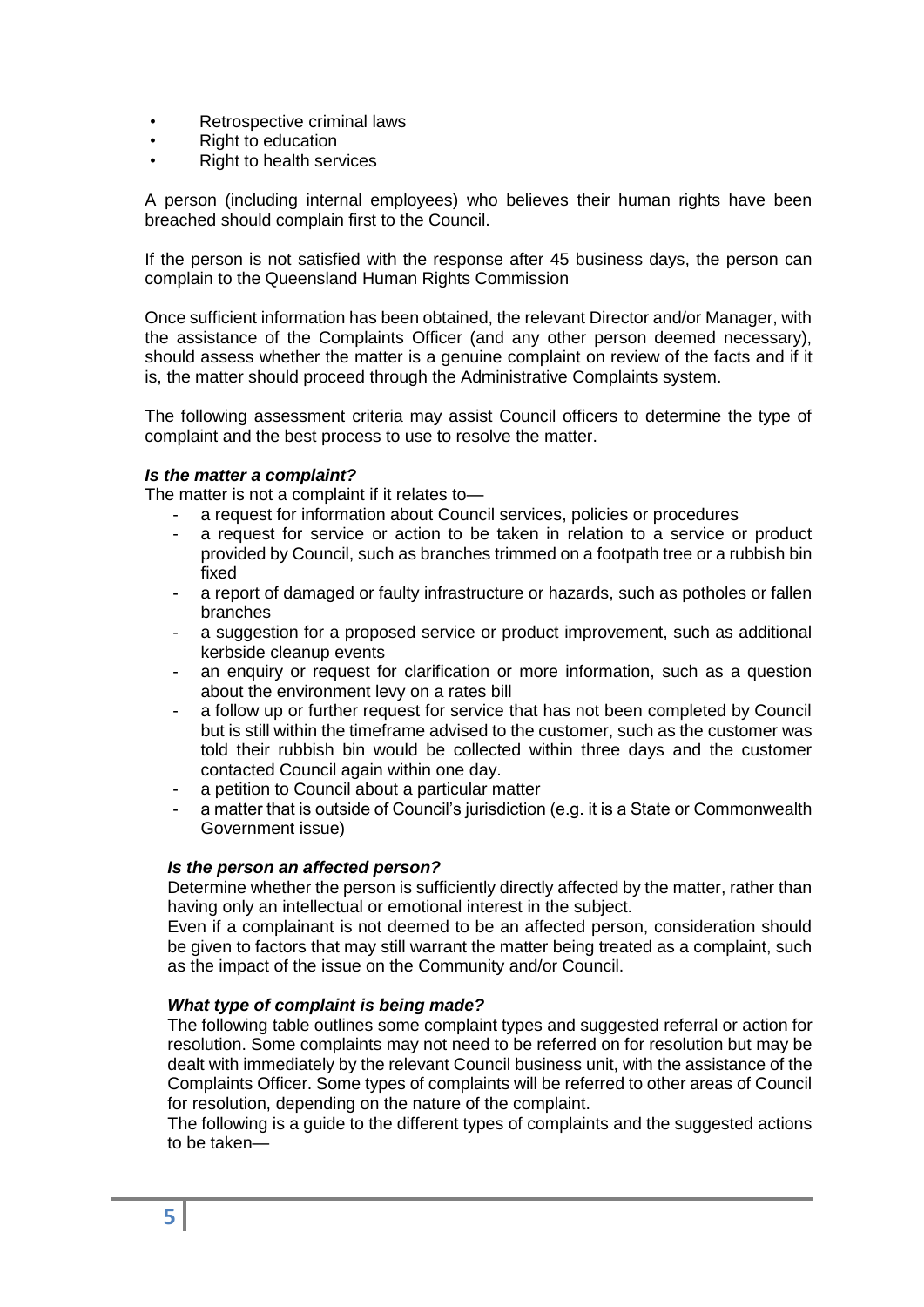Note: in some cases Council has a legislative obligation to deal with a certain type of complaint in a particular way e.g. Official Misconduct, Public Interest Disclosures etc.

| <b>Complaint</b><br><b>Type</b>                                                                                                             | <b>Suggested Action</b>                                                                                                                                                                                                                                                                                                                 | <b>Resolution timeframe</b>                                                                      |
|---------------------------------------------------------------------------------------------------------------------------------------------|-----------------------------------------------------------------------------------------------------------------------------------------------------------------------------------------------------------------------------------------------------------------------------------------------------------------------------------------|--------------------------------------------------------------------------------------------------|
| <b>Administrative</b><br><b>Action</b>                                                                                                      | Refer to the Complaints Officer (Governance) in<br>the first instance. It will then be referred on to the<br>appropriate person within Council for investigation<br>prior to review by Director.<br>Recorded<br>in.<br><b>iCasework</b>                                                                                                 | Acknowledgment within 3<br>days and a determination<br>provided<br>within<br>25<br>business days |
| <b>Public Interest</b><br><b>Disclosures</b><br>(Public interest<br>information<br>about serious<br>wrongdoing<br>(corruption or<br>danger) | Dealt with under the Council's Public Interest<br>Disclosures Policy, Guidelines and Procedure<br>Public Interest Disclosure, the Crime and<br>Corruption Act 2001 (Qld) and the Public Interest<br>Disclosure Act 2010 (Qld)<br>Register maintained by Governance                                                                      | Resolution time will be<br>determined by the<br>complexity of the matter<br>referred.            |
| <b>Competitive</b><br>neutrality                                                                                                            | These complaints will be referred to the Chief<br>Executive Officer for review in accordance with<br>the Local Government Act 2009                                                                                                                                                                                                      | Acknowledgment within 3<br>days and a determination<br>provided within 25<br>business days       |
| <b>Officer</b><br><b>Conduct (Not</b><br>Official<br>$Misconduct$ ) –<br>including code<br>of conduct and<br>grievance type<br>matters      | Such matters to be referred to the Office of the<br>CEO, relevant Supervisor/Manager to respond<br>(with P&C consultation) and copy provided to<br>People and Culture. Dealt with under the<br>relevant Council Directives and Policies.<br>Recorded in employee records where applicable<br>and Council's Knowledge Management System. | Unlimited but as soon as<br>possible.                                                            |
| <b>Corrupt</b><br><b>Conduct</b><br>alleging the<br>involvement<br>of the Chief<br><b>Executive</b><br><b>Officer</b>                       | Council's Policy ORG008 titled Complaints about<br>the Public Official: Section 48A of the Crime and<br>Corruption Act 2001 deals with corrupt conduct<br>complaints that involve or may involve the CEO.<br>The nominated person to refer these complaints<br>to is the Chair of the Audit Committee                                   | Resolution time will be<br>determined by the<br>complexity of the matter<br>referred.            |
| <b>Official</b><br><b>Misconduct</b>                                                                                                        | Complaints directed to the Chief Executive<br>Officer in the first instance and then referred to<br>the Crime and Corruption Commission for review.<br>The CCC will determine if Council to investigate<br>or the CCC. Register held by Governance.                                                                                     | Resolution time will be<br>determined by the<br>complexity of the matter<br>referred.            |
| <b>Councillor</b><br><b>Misconduct</b>                                                                                                      | Complaints about the conduct (misconduct or<br>inappropriate conduct) or performance of the<br>Mayor or Councillors are dealt with as outlined in<br>the Local Government Act 2009. Such<br>complaints will now be referred to the Office of<br>the Independent Assessor. Register held by<br>Governance.                               | Follow due process, no<br>time limit applied however<br>to be resolved as soon as<br>possible    |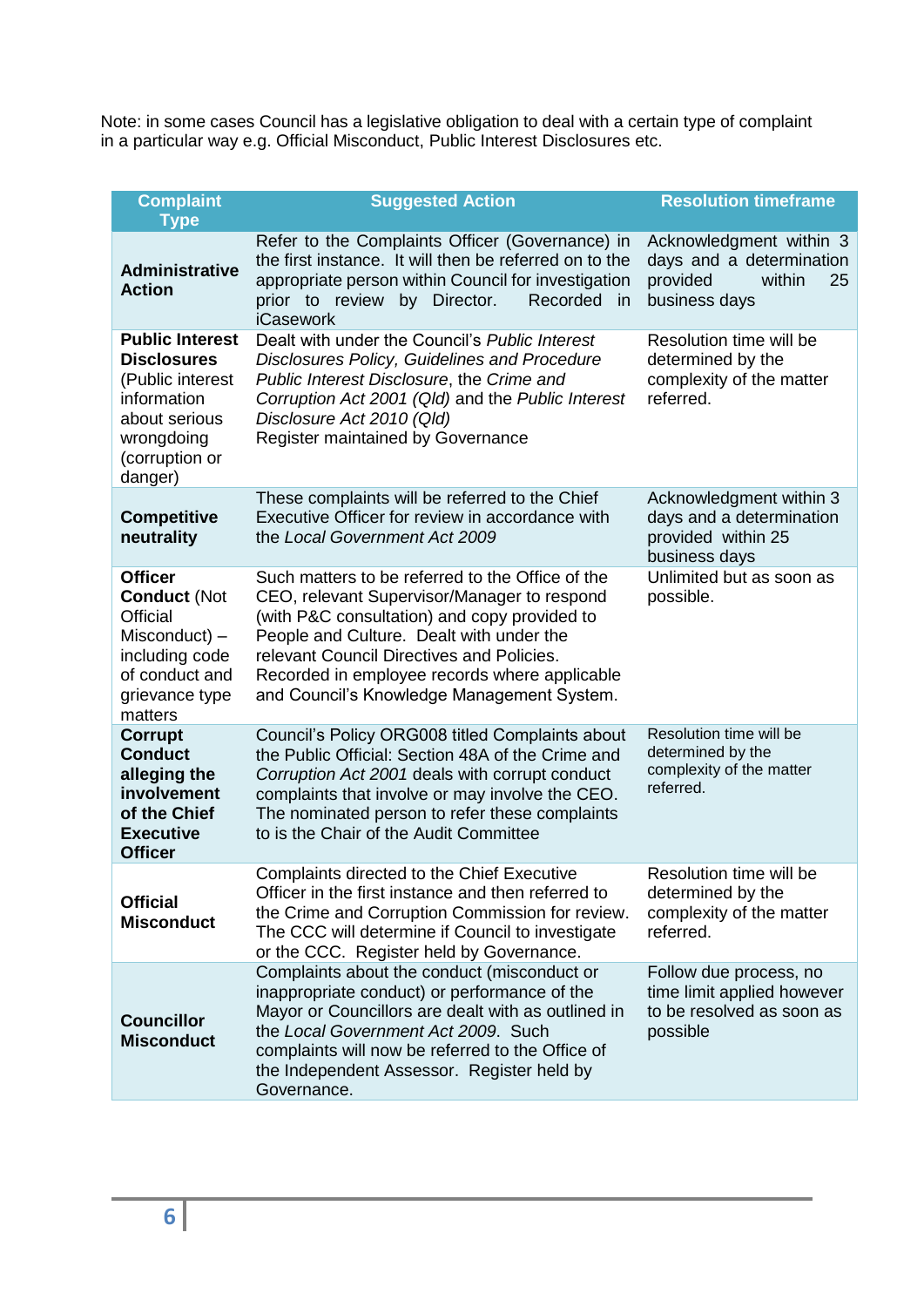| <b>Complaint</b><br><b>Type</b>        | <b>Suggested Action</b>                                                                                                                                                                                                                                                                                                                                   | <b>Resolution timeframe</b>                                                           |
|----------------------------------------|-----------------------------------------------------------------------------------------------------------------------------------------------------------------------------------------------------------------------------------------------------------------------------------------------------------------------------------------------------------|---------------------------------------------------------------------------------------|
| <b>Right to</b><br><b>Information</b>  | Request for Internal Review of RTI Application<br>access decisions are to be directed to the<br>Governance Team to process in accordance with<br>the Right to Information Act 2009 or directly to<br>the Office of the Information Commissioner.<br>Interference imposed on the RTI delegate in<br>making a determination is an offence under the<br>Act. | 20 Business days                                                                      |
| <b>Information</b><br><b>Privacy</b>   | Breach of Privacy can be referred directly to the<br>Office of the Information Commissioner or<br>Council's Chief Executive Officer.                                                                                                                                                                                                                      | Resolution time will be<br>determined by the<br>complexity of the matter<br>referred. |
| <b>Development</b><br><b>Decisions</b> | Complaints related to development decisions are.<br>assessed against the Planning Act 2016, by the<br>dispute resolution committee and/or the Planning<br>and Environment Court.                                                                                                                                                                          | Resolution time will be<br>determined by the<br>complexity of the matter<br>referred. |
| <b>Human Rights</b>                    | Human Rights complaints may be referred to the<br>Queensland Human Rights Commission after<br>assessment and response by Council has been<br>considered.                                                                                                                                                                                                  | 45 Business days                                                                      |

*Note: Any matters that are assessed as not being a complaint (such as service requests) should be referred back to the Customer Service Team to be dealt with as per Council's usual process for dealing with such matters.*

# **4. Respond and Resolve**

This stage is to be completed within 25 business days from receipt of the complaint. Extensions to this timeframe may only be granted by the CEO or his/her delegate. Requests for extensions must be in writing and the reasons for the request must be stated.

The information gained during the assessment process should be used to determine an appropriate response by Council to a complaint and the Complainant should be advised accordingly. Where possible, complaints should be responded to at the local level.

Appropriate responses include, but are not limited to:

No action

Council may decide to take no action if the issue has been resolved or the situation complained about no longer exists. For example, a person might make a complaint that Council overcharged them on their dog registration but the error had been identified and fixed and they made the complaint before they received the notification of the error. In that case it is a valid complaint (that they were overcharged) but no further action is necessary.

In some instances, it may be determined (following a thorough assessment) that an administrative action complaint should not be acted upon or action discontinued if—

• the circumstances clearly show that a complaint is made frivolously, without grounds, lacking in substance, or with the intent to harass;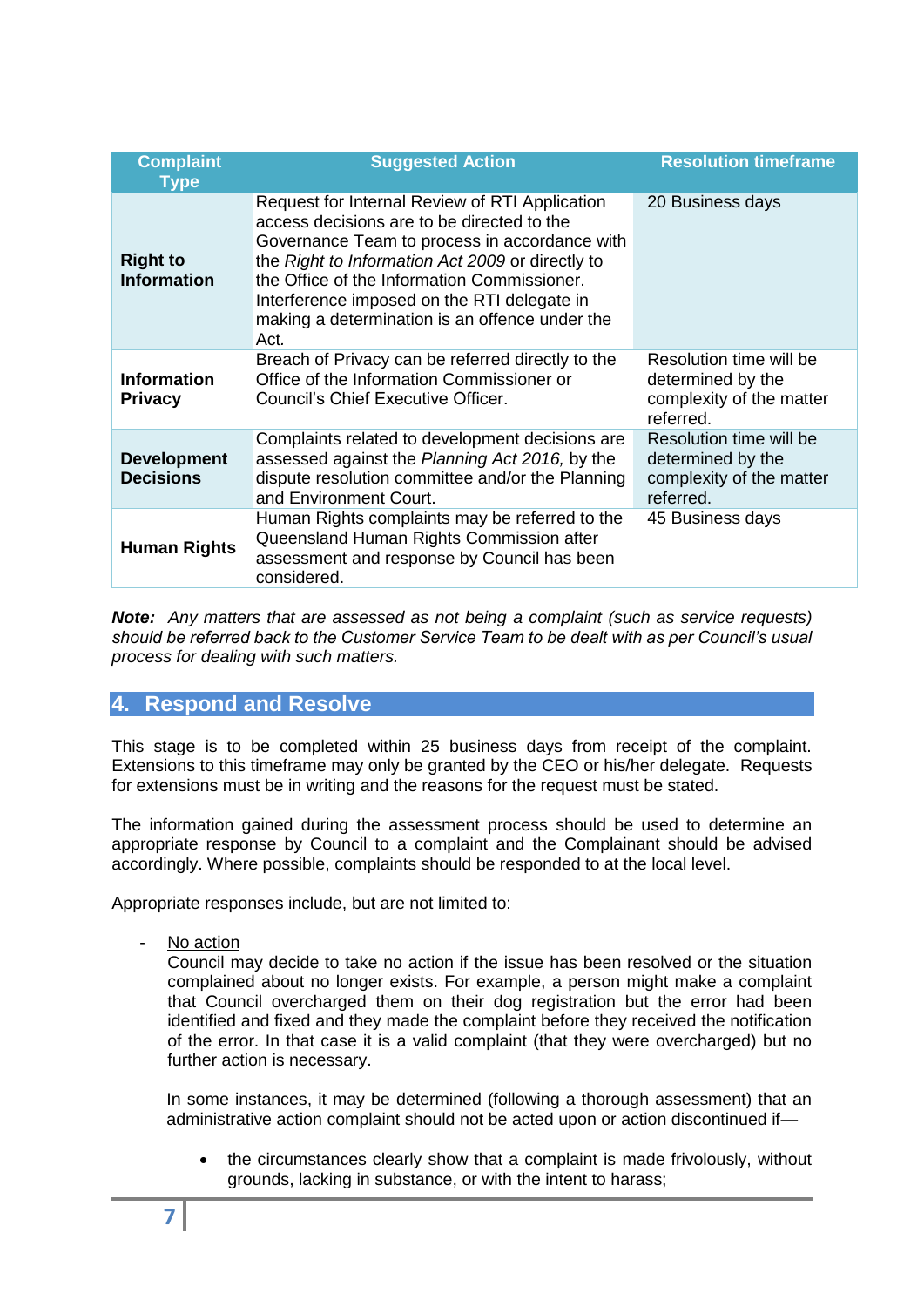- the complainant seeks to revisit a previously concluded complaint when no new evidence or material is provided;
- the complainant displays aggressive or abusive behaviour, or threatens or uses physical violence against themselves, a Council employee, or property.

In certain situations it may be clear that despite the dissatisfaction expressed by the Complainant, the issue complained about is the result of a routine Council process and the Complainant has not identified any departure from Council policies, procedures or relevant legislation. For example, a person may complain about their rates being too high but in the absence of any indication that a mistake has been made, no further action is required, other than possibly an explanation as to how rates are calculated. Council may even develop a standard response in such cases, however caution should be exercised and each complaint should be assessed appropriately in the first instance.

#### Management action

If there is sufficient information, Council may respond to a complaint by changing a decision, providing a service or information, correcting a record, waiving a penalty or taking any other action within its power in order to resolve the complaint.

For example, a person may complain that despite several requests, their address has not been changed in Council records. A check reveals that a technical error has occurred and once corrected, the Complainant's details are changed successfully. In this case the complaint is valid but the situation can be rectified immediately.

**Investigation** 

If there is insufficient information, the matter is complex/serious or there is no agreement on the circumstances, then Council may have the complaint investigated. This may be done internally, or when a complaint is more complex, serious or sensitive, then Council may choose to have it done externally.

Investigations will be conducted in a fair, objective and timely manner in accordance with the principles of natural justice and procedural fairness.

The following process will be used for investigations—

- Gather and analyse information
- Formulate decisions and recommendations
- Write a report detailing the above
- Submit to an authorised officer for approval

Investigations can consider oral evidence (from the complainant and relevant witnesses), documentary evidence, technical/professional advice, site inspections, equipment or any other necessary source of relevant information.

The outcome of the investigation will determine an appropriate response, for example—

- Make no finding
- Take no action
- Preventative action where risks identified
- Recommend changes to practices, policies and/or procedures
- Staff training or education
- Admit mistake, correct and apologise.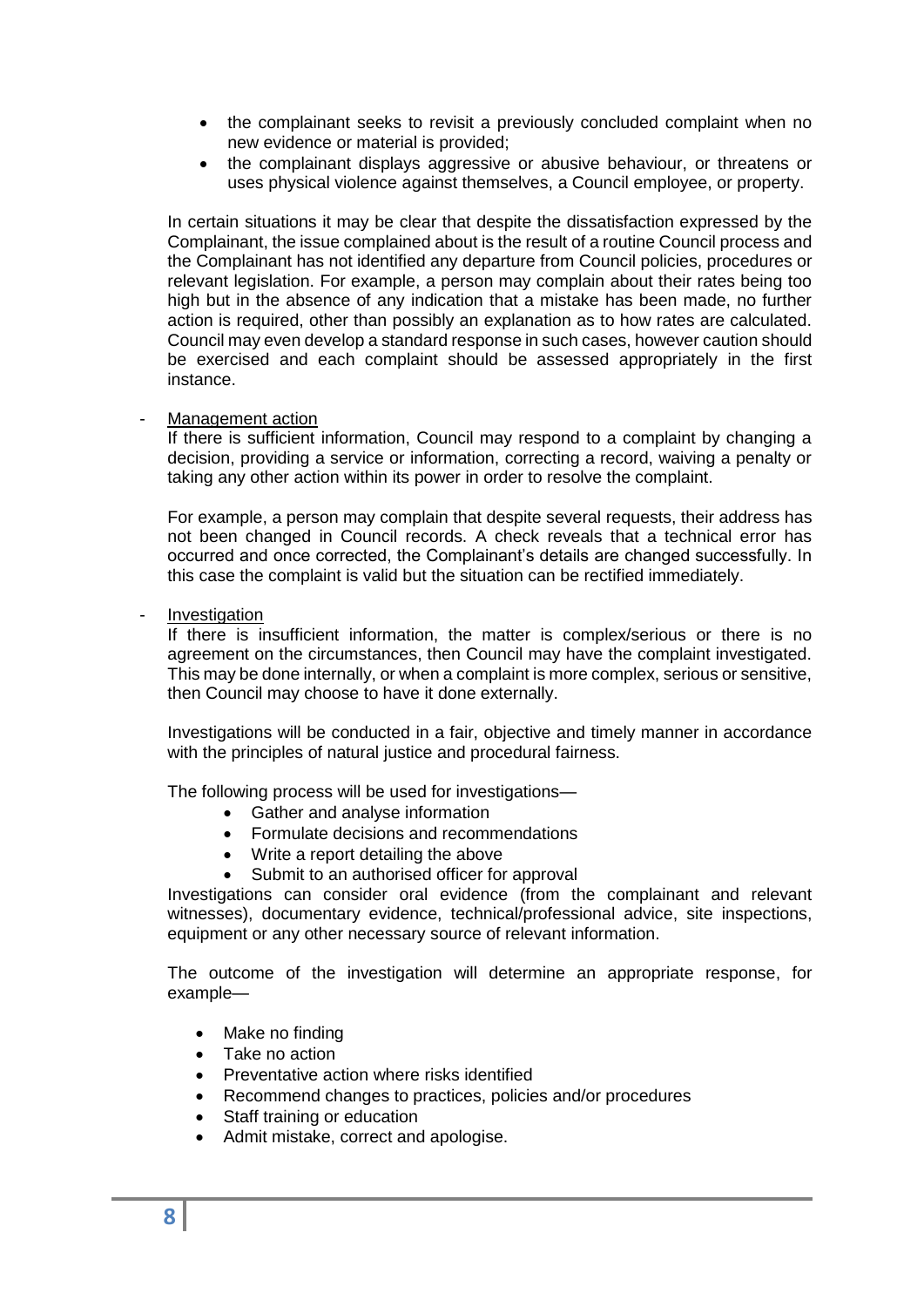If during an investigation it becomes clear that the complaint is not an administrative action complaint or is another complaint type, the investigation should be discontinued and the complaint referred or otherwise dealt with appropriately.

#### Mediation / conflict resolution

In situations where a relationship between Council or an officer and the complainant has broken down then Council may wish to enter into mediation or a conflict resolution process.

Once approved by an authorised Council officer, the appropriate resolution to the complaint should be implemented. In some cases it may be necessary or prudent to discuss the chosen course of action with the complainant before implementing it.

The Complaints Officer should regularly update the Complainant and advise of any changes to the process. Such updates can be by phone, email or letter, as appropriate. All updates are to be recorded in the complaints system.

At the end of the process, the Complainant should be advised in writing of:

- the process followed by Council to respond to the complaint;
- the outcome and the reasons for it, addressing all aspects of the complaint;
- complainants options to have the matter reviewed (see Section 6 below) or refer it to an external agency (e.g. the Queensland Ombudsman) if they do not agree with the outcome.

# **5. Review process**

If the Complainant is dissatisfied with the outcome of the complaint process or the process itself, they can request a review by the appropriate Director, or his/her delegate (except where the Director is the subject of the complaint or otherwise has a conflict of interest, in which case the CEO or his/her delegate will be responsible for the review).

The decision to conduct a review, the resources to be applied and whether a review will be conducted internally or externally will be at the discretion of the Director or CEO.

The Complainant should be advised of the outcome of the review in a similar format to that stated in Section 4 above.

# **6. Report**

A complaint should be formally finalised and closed at the end of the process. Council will then report on administrative action complaints to allow any trends or systemic issues to be identified that may inform improvements to Council services.

The Complaints Officer will report the following data on a regular basis to the Chief Executive Officer and the Executive Management Team—

- number of administrative action complaints received
- number of administrative action complaints resolved
- number of administrative action complaints remaining unresolved from the previous financial year.